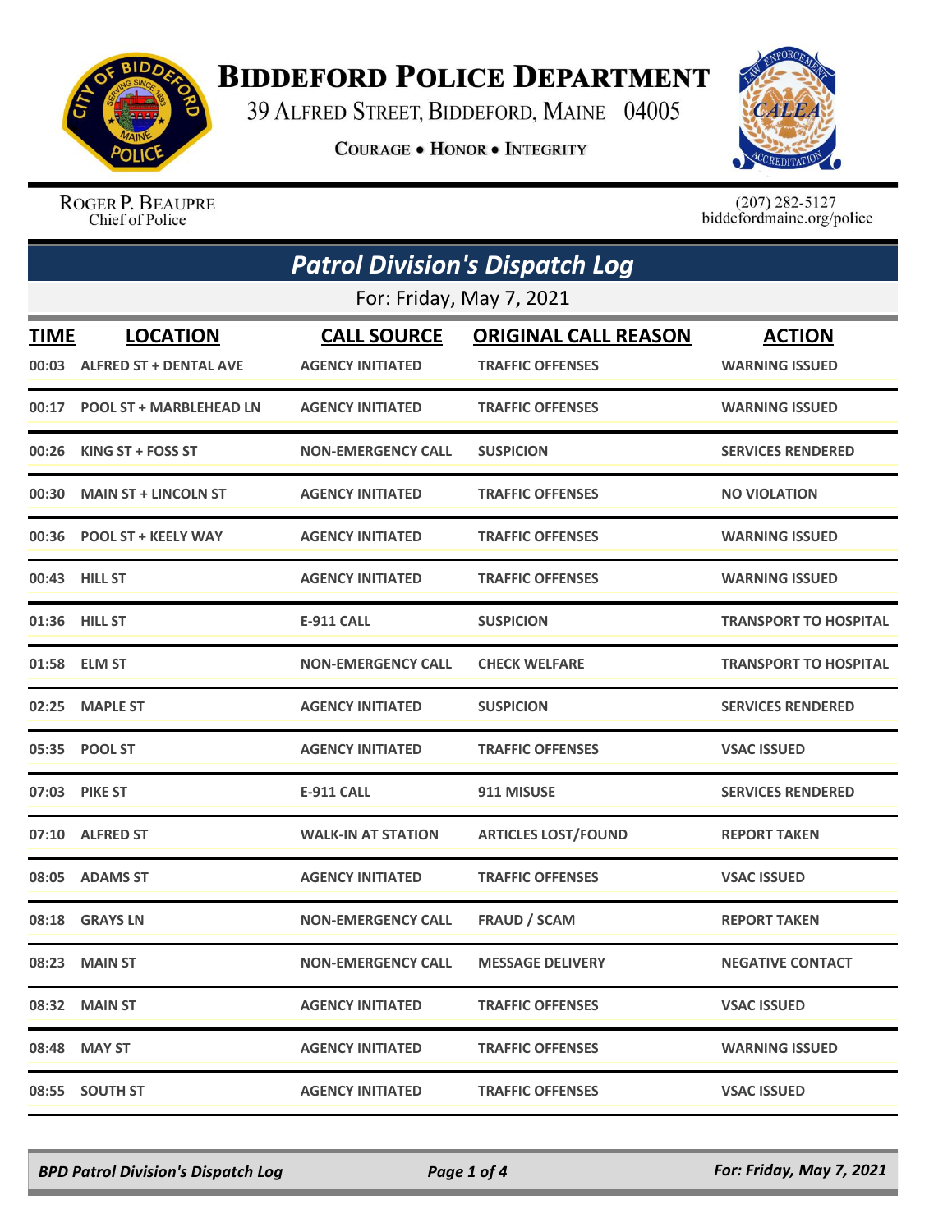| <b>TIME</b><br>09:06 | <b>LOCATION</b><br><b>MARINER WAY</b> | <b>CALL SOURCE</b><br><b>WALK-IN AT STATION</b> | <b>ORIGINAL CALL REASON</b><br><b>THEFT</b> | <b>ACTION</b><br><b>SERVICES RENDERED</b> |
|----------------------|---------------------------------------|-------------------------------------------------|---------------------------------------------|-------------------------------------------|
| 09:08                | <b>MAIN ST</b>                        | <b>NON-EMERGENCY CALL</b>                       | <b>SUSPICION</b>                            | <b>SERVICES RENDERED</b>                  |
|                      | 09:13 PINE ST + MAPLE ST              | <b>E-911 CALL</b>                               | <b>ANIMAL COMPLAINT</b>                     | <b>SERVICES RENDERED</b>                  |
|                      | 09:33 WASHINGTON ST                   | <b>NON-EMERGENCY CALL</b>                       | <b>THEFT</b>                                | <b>REPORT TAKEN</b>                       |
|                      | 09:36 ALFRED ST                       | <b>WALK-IN AT STATION</b>                       | <b>COURT ORDERED CHECK IN</b>               | <b>SERVICES RENDERED</b>                  |
|                      | 09:38 SUMMER ST                       | <b>NON-EMERGENCY CALL</b>                       | <b>ARTICLES LOST/FOUND</b>                  | <b>REPORT TAKEN</b>                       |
|                      | 09:43 RIVER RD                        | <b>E-911 CALL</b>                               | <b>TRESPASSING</b>                          | <b>FIELD INTERVIEW</b>                    |
|                      | 09:58 GREEN ST                        | <b>NON-EMERGENCY CALL</b>                       | <b>CIVIL COMPLAINT</b>                      | <b>CIVIL COMPLAINT</b>                    |
| 10:00                | <b>LAURIER ST</b>                     | <b>RADIO</b>                                    | <b>SUSPICION</b>                            | <b>REPORT TAKEN</b>                       |
|                      | 10:10 POOL ST                         | <b>AGENCY INITIATED</b>                         | <b>PRO-ACTIVE DV RESPONSE TEAM</b>          | <b>NO VIOLATION</b>                       |
|                      | 10:27 ST MARYS ST                     | <b>NON-EMERGENCY CALL</b>                       | <b>ARTICLES LOST/FOUND</b>                  | <b>SERVICES RENDERED</b>                  |
|                      | 11:04 MEDICAL CENTER DR               | <b>NON-EMERGENCY CALL</b>                       | <b>ASSAULT</b>                              | <b>REPORT TAKEN</b>                       |
|                      | 11:06 ALFRED ST                       | <b>AGENCY INITIATED</b>                         | <b>TRAFFIC OFFENSES</b>                     | <b>VSAC ISSUED</b>                        |
| 12:35                | <b>ALFRED ST</b>                      | <b>NON-EMERGENCY CALL</b>                       | <b>COURT ORDERED CHECK IN</b>               | <b>DISPATCH HANDLED</b>                   |
|                      | 12:52 MT PLEASANT ST                  | <b>E-911 CALL</b>                               | <b>ANIMAL COMPLAINT</b>                     | <b>NEGATIVE CONTACT</b>                   |
|                      | 12:54 HARRISON AVE                    | <b>E-911 CALL</b>                               | 911 MISUSE                                  | <b>DISPATCH HANDLED</b>                   |
|                      | 13:02 ALFRED ST                       | <b>NON-EMERGENCY CALL</b>                       | <b>ARTICLES LOST/FOUND</b>                  | <b>SERVICES RENDERED</b>                  |
|                      | <b>13:56 MAIN ST</b>                  | <b>AGENCY INITIATED</b>                         | <b>TRAFFIC OFFENSES</b>                     | <b>WARNING ISSUED</b>                     |
|                      | 14:04 SOUTH ST                        | <b>AGENCY INITIATED</b>                         | <b>TRAFFIC OFFENSES</b>                     | <b>VSAC ISSUED</b>                        |
|                      | 14:25 PEARL ST                        | E-911 CALL                                      | 911 MISUSE                                  | <b>NEGATIVE CONTACT</b>                   |
|                      | 14:31 WEST ST + GUINEA RD             | <b>AGENCY INITIATED</b>                         | <b>ANIMAL COMPLAINT</b>                     | <b>SERVICES RENDERED</b>                  |
|                      | 14:47 SULLIVAN ST                     | <b>WALK-IN AT STATION</b>                       | <b>PAPERWORK</b>                            | <b>SERVICES RENDERED</b>                  |
|                      | 14:51 MAPLEWOOD AVE                   | E-911 CALL                                      | 911 MISUSE                                  | <b>SERVICES RENDERED</b>                  |
|                      | 15:11 SHOPS WAY                       | <b>NON-EMERGENCY CALL</b>                       | <b>ANIMAL COMPLAINT</b>                     | <b>NO VIOLATION</b>                       |
|                      | 15:13 ALFRED ST                       | <b>WALK-IN AT STATION</b>                       | <b>HARASSMENT</b>                           | <b>REPORT TAKEN</b>                       |

*BPD Patrol Division's Dispatch Log Page 2 of 4 For: Friday, May 7, 2021*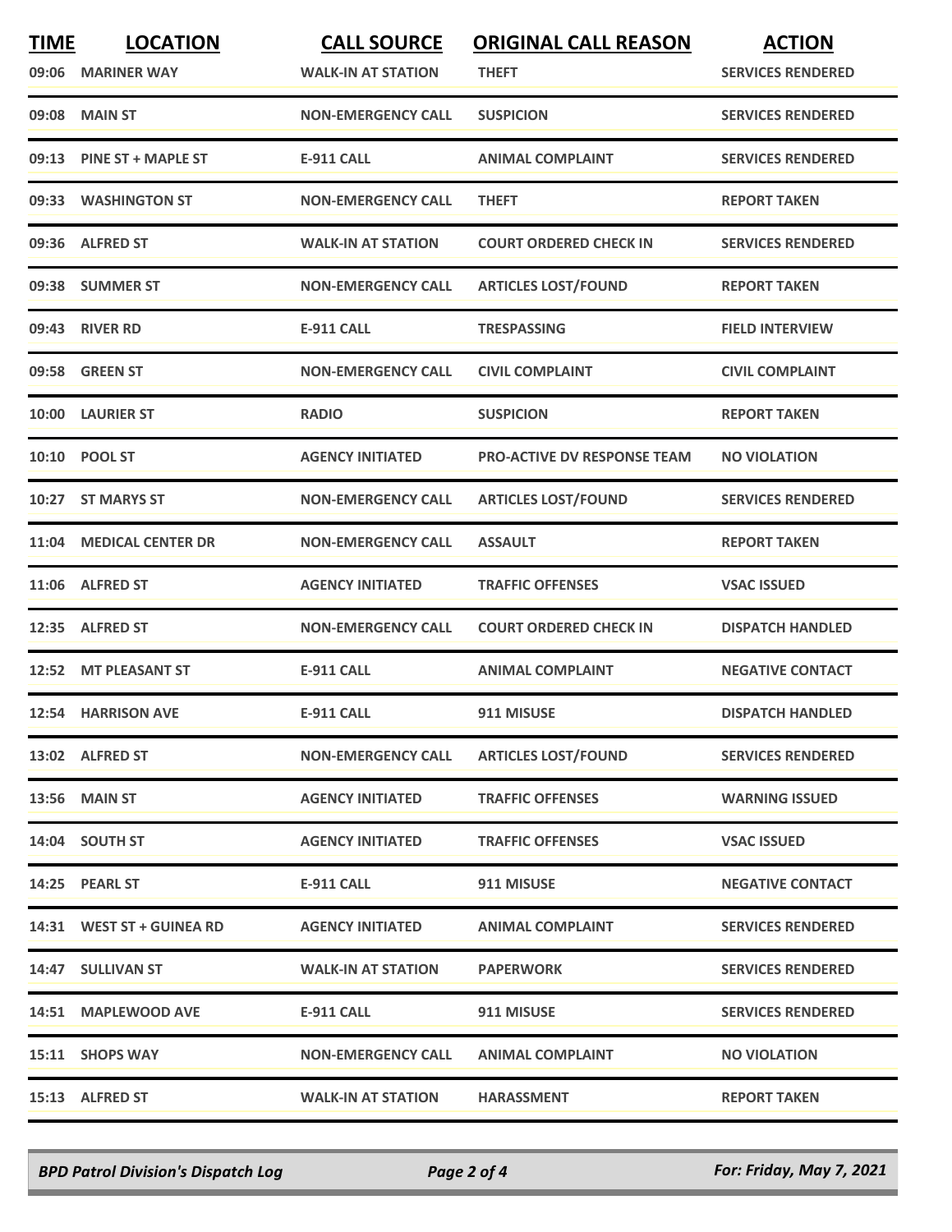| <b>TIME</b><br>15:16 | <b>LOCATION</b><br><b>WADLIN RD</b>                                                                                                                                          | <b>CALL SOURCE</b><br><b>NON-EMERGENCY CALL</b> | <b>ORIGINAL CALL REASON</b><br><b>SUSPICION</b>                                                      | <b>ACTION</b><br><b>REPORT TAKEN</b> |
|----------------------|------------------------------------------------------------------------------------------------------------------------------------------------------------------------------|-------------------------------------------------|------------------------------------------------------------------------------------------------------|--------------------------------------|
|                      | 15:56 ALFRED ST + DENTAL AVE                                                                                                                                                 | <b>AGENCY INITIATED</b>                         | <b>TRAFFIC OFFENSES</b>                                                                              | <b>WARNING ISSUED</b>                |
|                      | 16:01 HILL ST                                                                                                                                                                | <b>NON-EMERGENCY CALL</b>                       | <b>CIVIL COMPLAINT</b>                                                                               | <b>SERVICES RENDERED</b>             |
| 16:04                | <b>BARRA RD</b>                                                                                                                                                              | <b>NON-EMERGENCY CALL</b>                       | <b>CHECK WELFARE</b>                                                                                 | <b>SERVICES RENDERED</b>             |
|                      | 16:27 POOL ST + SCADLOCK MILL RD                                                                                                                                             | <b>AGENCY INITIATED</b>                         | <b>DISABLED VEHICLE</b>                                                                              | <b>SERVICES RENDERED</b>             |
|                      | 16:35 ELM ST + LINDALE AVE                                                                                                                                                   | <b>AGENCY INITIATED</b>                         | <b>TRAFFIC OFFENSES</b>                                                                              | <b>VSAC ISSUED</b>                   |
|                      | 16:49 ELM ST                                                                                                                                                                 | <b>E-911 CALL</b>                               | 911 MISUSE                                                                                           | <b>DISPATCH HANDLED</b>              |
|                      | 17:03 ELM ST                                                                                                                                                                 | <b>E-911 CALL</b>                               | 911 MISUSE                                                                                           | <b>DISPATCH HANDLED</b>              |
|                      | 17:09 GRANITE ST                                                                                                                                                             | <b>NON-EMERGENCY CALL</b>                       | <b>ANIMAL COMPLAINT</b>                                                                              | <b>NO ACTION REQUIRED</b>            |
|                      | 17:13 SPRUCE ST                                                                                                                                                              | E-911 CALL                                      | <b>MEDICAL W/ ASSIST</b>                                                                             | <b>NO TRANSPORT</b>                  |
|                      | 17:14 ALFRED ST                                                                                                                                                              | <b>NON-EMERGENCY CALL</b>                       | <b>ASSIST CITIZEN</b>                                                                                | <b>SERVICES RENDERED</b>             |
|                      | 17:19 CHAPEL ST                                                                                                                                                              | <b>NON-EMERGENCY CALL</b>                       | <b>CIVIL COMPLAINT</b>                                                                               | <b>NEGATIVE CONTACT</b>              |
|                      | 17:23 SULLIVAN ST                                                                                                                                                            | <b>AGENCY INITIATED</b>                         | <b>PAPERWORK</b>                                                                                     | <b>PAPERWORK NOT SERVED</b>          |
| 17:30                | <b>CLEAVES ST</b>                                                                                                                                                            | <b>RADIO</b>                                    | <b>PARKING COMPLAINT</b>                                                                             | <b>NO VIOLATION</b>                  |
|                      | 17:39 HILL ST                                                                                                                                                                | <b>E-911 CALL</b>                               | <b>ASSAULT</b>                                                                                       | <b>REPORT TAKEN</b>                  |
|                      | 17:47 ALFRED ST                                                                                                                                                              | <b>NON-EMERGENCY CALL</b>                       | DOMESTIC COMPLAINT/ANIMAL C                                                                          | <b>REPORT TAKEN</b>                  |
|                      | 17:52 ALFRED ST                                                                                                                                                              | <b>NON-EMERGENCY CALL</b>                       | <b>ARTICLES LOST/FOUND</b>                                                                           | <b>NEGATIVE CONTACT</b>              |
|                      | 17:54 ELM ST                                                                                                                                                                 | <b>E-911 CALL</b>                               | <b>HARASSMENT</b>                                                                                    | <b>REPORT TAKEN</b>                  |
|                      | 18:23 WESTERN AVE                                                                                                                                                            | <b>E-911 CALL</b>                               | 911 MISUSE                                                                                           | <b>SERVICES RENDERED</b>             |
|                      | 18:52 POOL ST + LEDGEMERE DR                                                                                                                                                 | <b>AGENCY INITIATED</b>                         | <b>TRAFFIC OFFENSES</b>                                                                              | <b>WARNING ISSUED</b>                |
|                      | 19:06 SULLIVAN ST                                                                                                                                                            | <b>RADIO</b>                                    | <b>PAPERWORK</b>                                                                                     | <b>PAPERWORK NOT SERVED</b>          |
| 19:25                | <b>ELM ST + WEST ST</b>                                                                                                                                                      | <b>NON-EMERGENCY CALL</b>                       | <b>OPERATING UNDER INFLUENCE</b><br>OFFENDER: DARLENE M DEIORIO  AGE: 54  RESIDENT OF: BIDDEFORD, ME | <b>ARREST(S) MADE</b>                |
|                      | <b>CHARGE: DRIVING TO ENDANGER</b><br><b>CHARGE: FAILING TO STOP FOR OFFICER</b><br><b>CHARGE: OPERATE VEHICLE WITHOUT LICENSE</b><br>CHARGE: OUI (ALCOHOL)-NO TEST, 1 PRIOR |                                                 |                                                                                                      |                                      |